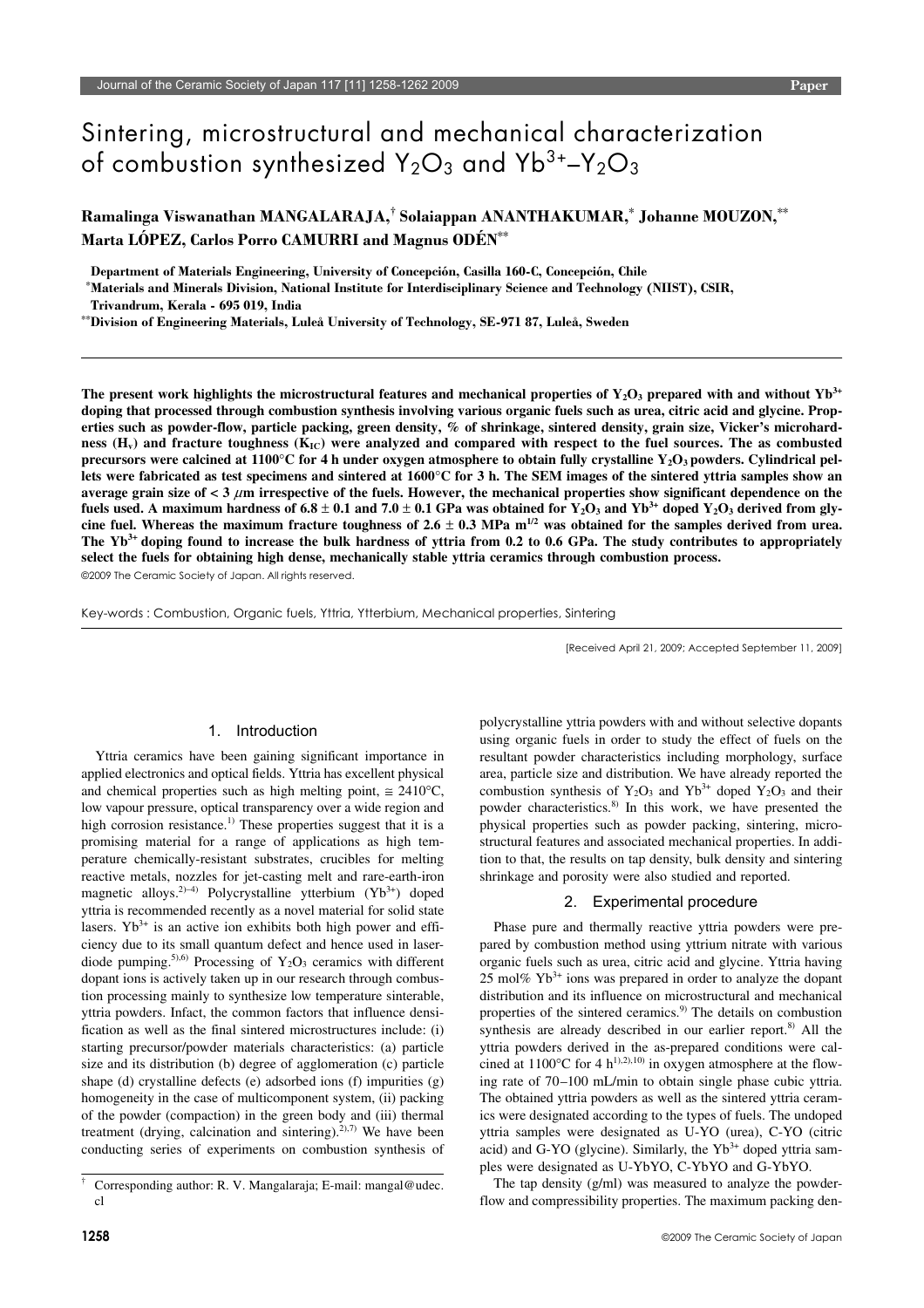**JCS-Japan**

sity of the powder was determined under the influence of welldefined externally applied force. A known amount of  $Y_2O_3$ powder was taken in a plastic measuring cylinder and then dropped for hundred times from a constant height to achieve minimum packed volume.

Y2O3 test specimens were fabricated as cylindrical discs with thickness  $t = 3$  mm and diameter  $D = 14$  mm using an uni-axial press at a pressure of 30 MPa. The pressed discs were again subjected to cold iso-static pressing (CIP) at a pressure of 200 MPa. Green densities for both uni-axially and cold iso-statically pressed samples were determined from the geometrical measurements. The samples were sintered at a temperature of 1600°C for 3 h in the air atmosphere. The sintered properties such as bulk density, true density, % sintering shrinkage and porosity were measured by Archimedes principle. In each set, 12 samples were used for determining the density values.

The sintered samples were carefully diamond polished to produce optical finish. The Vicker's hardness was measured at room temperature using Struers hardness tester. The hardness was calculated from the ratio between the applied load via a geometrically defined indenter and the contact (projected) area of the resultant impression using the relation:

 $H_v = 1854.4 \text{ P/d}^2 \text{ (GPa)}$ 

where  $H_v$  is the Vicker's hardness (GPa), P is the applied load (kg) and 'd' is the indentation diagonal length (mm). In the indentation hardness tests, load was varied from 1 N to 20 N. The indentation time was fixed as 10 seconds. Six to eight indentations were made in all the samples at the given loads. The fracture toughness which characterizes the resistance of a material to crack propagation or to damage (including mechanical and thermal shock) was determined by the indentation technique using the hardness tester. The fracture toughness of the sintered yttria and ytterbium doped yttria ceramics was determined at a fixed load of 10 N. Both crack lengths and diagonal lengths of the indentation were measured first and then the fracture toughness  $(K_{IC})$ values were calculated using the formula: $^{11)}$ 

$$
K_{\rm IC} = 0.16 \, \text{H}_v \, a^2 c^{-3/2} \, (\text{MPa} \, \text{m}^{1/2})
$$

where  $H_v$  is the Vicker's hardness, 'a' and 'c' are diagonal and crack length generated by the indentation. The typical indentation marks generated on the polished surface were also captured using scanning Electron Microscope (SEM). The microstructural features of the sintered  $Y_2O_3$  were also viewed on the fractured mode using SEM (SEM, JEOL Ltd., JSM 6460 LV).

## 3. Results and discussion

## 3.1 Physical characterization

The physical characteristics of the combustion synthesized yttria and  $Yb^{3+}$  doped  $Y_2O_3$  powders are presented in **Table 1**. The tap density values are indicative of the powder-flow behavior and it can be seen that the  $Y_2O_3$  powders derived from the urea and citric acid fuels have the values close to each other compared to glycine derived counterpart. A marginal increase in the tap density is noticed for glycine under identical conditions. In the case of  $Yb^{3+}$  doped yttria, the tap density, green density, % of shrinkage (before and after cold iso-static pressing) values follow a general trend as low tap density, high green density and less % shrinkage.

When the powder flow largely depends on its morphology, the particle packing is influenced mainly by morphology as well as particle size and distribution. In our earlier work we reported the morphology variations of the combustion synthesized  $Yb^{3+}$ doped  $Y_2O_3$  powders with respect to various fuels. We obtained morphologies as spongy particles, platelets and flaky types in the as-prepared powders.8) The spongy nature was observed in glycine fuels whereas the citric acid and urea fuels had soft agglomerated clusters with spherical and platy particles.

Spongy powders contain physically hindered nano crystals due to strong inter-particle forces. In such nano crystals pore to particle size ratio is less and therefore during taping they have attained increased packing leading to high tap density value. However, this is not reflected in the green density values as expected. It is known that the nano particles are difficult to compress under simple uniaxial pressing. They usually exhibit better packing under compression but once the applied pressure is released, significant relaxation occurred due to the inherent visco-elastic character that ultimately lower the green density. This behaviour is invariably noticed in sol gel derived nano particulate silica and alumina [boehmite phase] particles. In our case we have seen nano range  $Y_2O_3$  particles in glycine derived powders. They showed poor packing under simple uniaxial pressing which was also confirmed by its excessively high % shrinkage during CIP process. In this case also the visco-elastic relaxation is one of the reasons for low green density. In the case of citric acid and urea fuels, the soft agglomerates contain wide particle size distributions of spherical and platy particles. Such agglomerates show improper flow and irregular arrangements during packing finally result in low tap density. However at elevated pressures, the soft agglomerates are disintegrated and get com-

| S. No          | <b>Sample Name</b> | Tap Density $(\% )$ | <b>Green density after</b><br>uni-axial pressing<br>(by geometrical<br>measurement) $(\% )$ | <b>Green density after</b><br>CIP (by geometrical<br>measurement)<br>$(\%)$ | Shrinkage after<br>$CIP(\%)$ |
|----------------|--------------------|---------------------|---------------------------------------------------------------------------------------------|-----------------------------------------------------------------------------|------------------------------|
|                | YO-Urea            | (23.96)<br>1.21     | 1.92 (38.26)                                                                                | 2.57(51.08)                                                                 | 25.93                        |
| 2              | YbYO-Urea          | 0.881(13.95)        | 2.18 (37.65)                                                                                | 2.84 (48.98)                                                                | 23.51                        |
| 3              | YO-Citric Acid     | 1.231 (24.47)       | 1.90 (37.77)                                                                                | 2.61(51.94)                                                                 | 27.28                        |
| $\overline{4}$ | YbYO-Citric Acid   | 1.126 (17.84)       | 2.14 (36.92)                                                                                | 2.90(49.99)                                                                 | 26.09                        |
| 5              | YO-Glycine         | 1.295(25.75)        | 1.73 (34.48)                                                                                | 2.47(49.04)                                                                 | 29.70                        |
| 6              | YbYO-Glycine       | 1.123 (17.79)       | 2.02(34.92)                                                                                 | 2.77 (47.78)                                                                | 26.81                        |

Table 1. Physical Characterization of Yttria and Ytterbium Doped Yttria Before Sintering

The percentage of theoretical density is given in the parenthesis.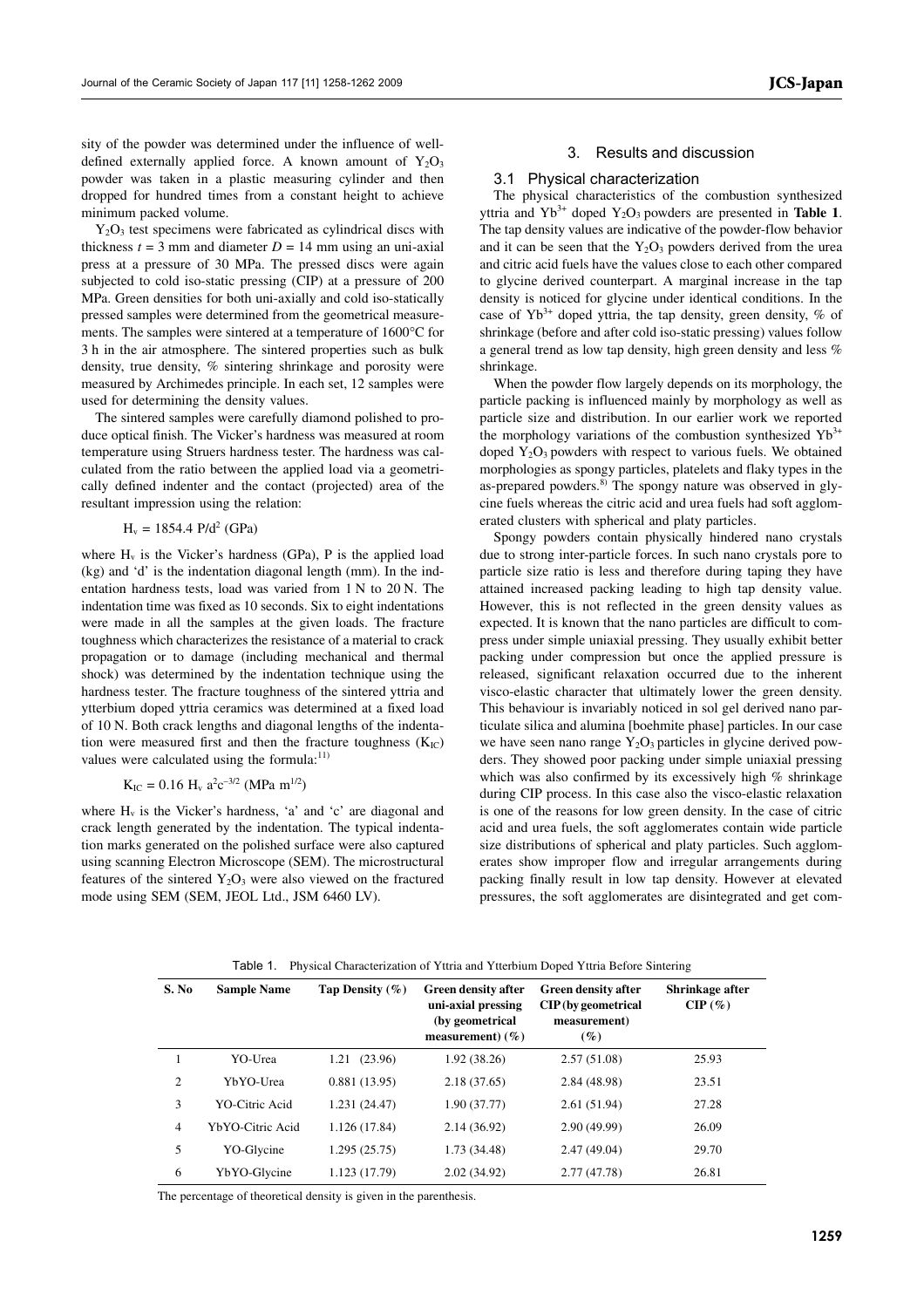pressed firmly resulting in good packing. Since they do not obey the visco-elastic relaxation, high green density and low % shrinkage are finally attained. When  $Yb^{3+}$  doping is employed, the powders contain high volume fractions of fine-particles irrespective of the fuels and therefore obviously show close packing leading to high green density and less green shrinkage. The packing properties of the  $Y_2O_3$  and  $Yb^{3+}$  doped  $Y_2O_3$  powders seen for the different organic fuels show direct influence on the sintered properties of the  $Y_2O_3$  ceramics.

The physical characteristics of the sintered  $Y_2O_3$  and  $Yb^{3+}$ doped Y2O3 powders are presented in **Table 2**. Infact from Table 1 we found that among urea, citric acid and glycine fuels, the theoretical green density was comparatively high in urea and citric acid derived powders. Therefore we expected that these powders may show better densification upon sintering. However, on the contrary, the yttria green compacts derived from these fuels showed theoretical sintered density only up to 90% at 1600°C. The sintered densities were high for glycine derived  $Y_2O_3$  ceramics. In this case, maximum theorectical sintered densities of 98.2% and 96.5% were obtained for  $Y_2O_3$  and  $Yb^{3+}$ doped  $Y_2O_3$  ceramics, respectively. It again confirms the nanonature of the glycine derived  $Y_2O_3$  powders.

The glycine derived sintered yttria also exhibits significantly low bulk porosities and it is only less than 5%. These results indicate that the glycine fuel is better for obtaining sinter-active  $Y_2O_3$ powders. The sintered densities and porosities obtained in this work are better than the values reported earlier.<sup>12 $)$ –14)</sub> The study</sup> shows that although the powder morphology play a critical role in deciding the flow and packing properties of  $Y_2O_3$  powders, the Y2O3-densification mainly depends on the ultimate particle size. Hence fine- $Y_2O_3$  particles should invariably be achieved for low temperature densification and sintered grain size  $< 1 \mu$ m. In most of the earlier works a sintering temperature of above 1600°C was employed for achieving 99% dense sintered yttria ceramics. In this study we have shown that morphology also should be critically controlled in addition to the particle size and distribution so that a proper flow and high packing during compaction and subsequently 99% dense  $Y_2O_3$  could be achieved upon sintering.

Another factor affecting the densification is the initial calcination temperatures and heating schedule. The particle growth and agglomeration are primarily evolved during calcination. It is already reported that in chemically synthesized  $Y_2O_3$  precursors the skeleton of the particles dissociated into monodispersed particles which produced highly sinterable yttria when the calcination temperature is greater than  $1000^{\circ}$ C.<sup>1),8)</sup> The calcination treatment causes an internal structural reorganization within the primary particles (grain crystallization) and thus reducing the surface free-energy that result in low- temperature densification.<sup>1),15)</sup> In our study, we calcined the powders at  $1100^{\circ}$ C and found that the green compacts attained significantly high densification at a given sintering temperature of 1600°C. The sintered  $Y_2O_3$  samples showed open porosity  $< 5\%$  for the fuels. However the % closed porosity was found to be excessively high in the citric acid and urea fuels. The differential rate of lattice diffusion of  $Y^{3+}$  and  $Yb^{3+}$  ions and grain growth kinetics<sup>16)</sup> vary with respect to the combustion efficiency of the fuel causing variations in the % closed pores with respect to the fuels. Infact, the removal of the entrapped pores usually required high sintering temperatures. The closed pores could be removed only when the grains were allowed to grow excessively larger either by increasing the sintering temperatures or extending the soaking duration. In our cases we have purposefully avoided sintering temperature above 1600°C and that unfortunately resulted in high % closed porosity. However at this temperature the glycine derived yttria samples showed closed pores only less than 2%. It indicates that one can achieve sintering close to the theoretical density if the fuel selection is made properly for the combustion synthesis of  $Y_2O_3$ .

In presence of  $Yb^{3+}$ , the densification is slow and hence the % open porosity is more in all the cases. Ytterbium oxide being a rare earth family has unusually high melting temperature and recommended mostly as an additive to control the grain growth. Being a high temperature rare earth oxide, the given sintering temperature is infact inadequate to induce accelerated rate of densification. Also,  $Yb^{3+}$  ions show diffusivities along the lattice and grain boundaries whereas  $Y^{3+}$  ions have self diffusivity during densification.

#### 3.2 Microstructure

The microstructural images of the as-sintered (1600°C/3 h)  $Y_2O_3$  and  $Yb^{3+}$  doped yttria samples are shown in **Fig. 1**. The microstructures were taken on fractured mode and the SEM images revealed inter-granular fracture that indicates the sintered ceramic has weak grain boundaries. There is not much difference in the average sintered grain sizes between  $Y_2O_3$  and  $Yb^{3+}$  for all the fuel sources and it is observed that the average grain sizes fall below 3  $\mu$ m. We expected comparatively smaller grain size in the  $Yb<sup>3+</sup>$  ions doped yttria samples. Since the doping caused negative effect in the powder flow and particle packing overall, similar influence is also noticed in the grain size. The microstructures correspond to  $Y_2O_3$  derived from urea and citric acid fuels contain pores at the grain boundaries. Glycine derived  $Y_2O_3$  samples

| S. No          | <b>Sample Name</b> | <b>Sintered density</b><br>(by geometrical<br>measurement)<br>$(\%)$ | Shrinkage after<br>sintering $(\% )$ | <b>Sintered density</b><br>(by Archimedes<br>principle) $(\% )$ | Open porosity<br>$(\%)$ | <b>Closed porosity</b><br>$(\%)$ |
|----------------|--------------------|----------------------------------------------------------------------|--------------------------------------|-----------------------------------------------------------------|-------------------------|----------------------------------|
|                | YO-Urea            | 4.41 (87.72)                                                         | 57.29                                | 4.59(91.17)                                                     | 3.45                    | 8.83                             |
| 2              | YbYO-Urea          | 5.10 (87.95)                                                         | 57.89                                | 5.06 (87.27)                                                    |                         | 12.73                            |
| 3              | YO-Citric Acid     | 4.50 (89.54)                                                         | 58.40                                | 4.71 (93.58)                                                    | 4.04                    | 6.42                             |
| $\overline{4}$ | YbYO-Citric Acid   | 5.16(89.10)                                                          | 59.11                                | 5.29 (91.26)                                                    | 2.16                    | 8.74                             |
| 5              | YO-Glycine         | 4.81 (95.62)                                                         | 64.42                                | 4.94 (98.18)                                                    | 2.56                    | 1.82                             |
| 6              | YbYO-Glycine       | 5.48 (94.58)                                                         | 63.54                                | 5.59 (96.48)                                                    | 1.90                    | 3.52                             |
|                |                    |                                                                      |                                      |                                                                 |                         |                                  |

Table 2. Physical Characterization of Yttria and Ytterbium Doped Yttria After Sintering

The percentage of theoretical density is given in the parenthesis.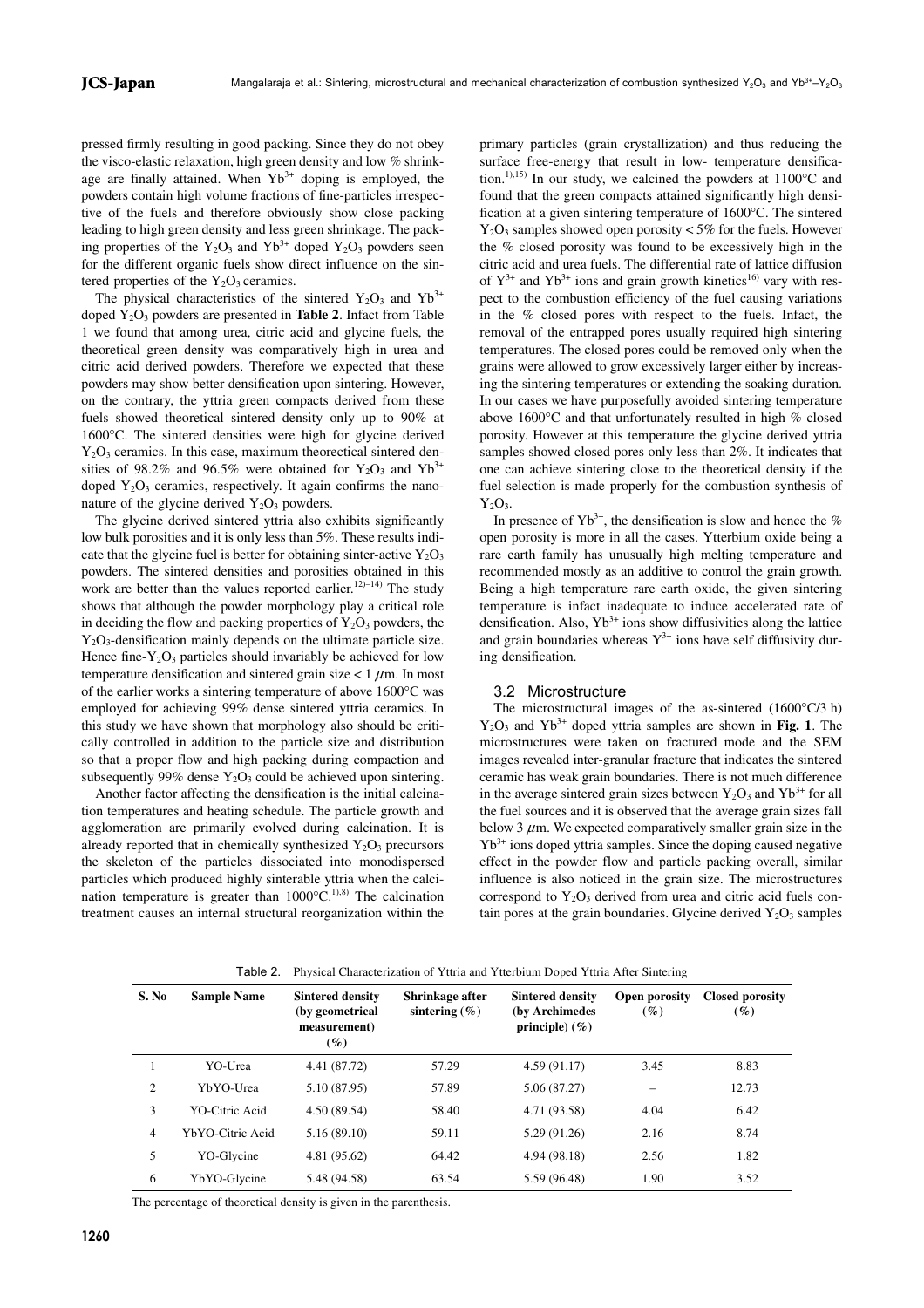

Fig. 1. SEM photographs of the as-sintered (at 1600°C for 3 h) surfaces of yttria and ytterbium doped yttria prepared using urea, citric acid and glycine. (a) U-YO, (b) U-YbYO, (c) C-YO, (d) C-YbYO, (e) G-YO and (f) G-YbYO.

showed comparatively dense microstructures and relatively smaller grain size. SEM observations clearly show that an appropriate fuel source is important in the beginning itself for the combustion process, such as glycine for having controlled microstructures.

#### 3.3 Mechanical properties

The hardness Vs load curves for the doped and undoped sintered yttria ceramics is shown in **Fig. 2** for all the fuels. The hardness appears to be grain size independent and it gradually increased with the applied load from 1 N to 20 N. Hardness varies usually with grain size and it is earlier reported that a dense fine grained yttria produced by aerosol technique has H<sub>v</sub> values 7.7 GPa for the film and  $6.7$  GPa for the bulk.<sup>17),18)</sup> Smaller grains resist plastic deformation and result in high hardness even at higher loads. In our work, the sintered yttria ceramics fabricated from urea-combustion showed the average hardness value  $a_0H_v = 4.6$  GPa at 10 N. At this load the classical indentation image was unambiguous. The  $H_v$  values 5.2 and 6.3 GPa are obtained for citric acid and glycine fuels respectively at 10 N. The dispersions in the hardness values for urea, citric acid and glycine derived yttria at 10 N are 4.46 to 4.73 GPa, 5.19 to 5.36 GPa and 6.23 to 6.34 GPa, respectively. Because we obtained comparatively similar microstructural homogeneity, and average grain size, the microstructural features other than grain size has to be taken into consideration for interpreting the hardness values. We have already seen high green density, poor densification and high % closed porosity as characteristics of yttria pow-



Fig. 2. Dependence of hardness on applied load for sintered yttria and ytterbium doped yttria ceramics prepared using urea, citric acid and glycine.

Table 3. Mechanical Hardness and Fracture Toughness of the Yttria and Ytterbium Doped Yttria Under the Applied Load 10 N

| S. No | Sample name      | <b>Hardness</b><br>(GPa) | <b>Fracture toughness</b><br>(MPa m <sup>1/2</sup> ) |
|-------|------------------|--------------------------|------------------------------------------------------|
| 1     | YO-Urea          | $4.6 \pm 0.15$           | $1.4 \pm 0.2$                                        |
| 2     | YbYO-Urea        | $4.9 \pm 0.15$           | $2.6 \pm 0.3$                                        |
| 3     | YO-Citric Acid   | $5.2 \pm 0.15$           | $1.4 \pm 0.1$                                        |
| 4     | YbYO-Citric Acid | $5.8 \pm 0.15$           | $2.2 \pm 0.2$                                        |
| 5     | YO-Glycine       | $6.3 \pm 0.1$            | $1.1 \pm 0.1$                                        |
| 6     | YbYO-Glycine     | $6.5 \pm 0.1$            | $1.3 \pm 0.1$                                        |

Measured at the applied load of 10 N.

ders derived from urea and citric acid fuels. In sintered ceramics, the indentation damage is generated by plastic deformation and when the material contains closed porosity, the deformation damage is directly proportional to the applied stress. Therefore defects such as closed pores and poor densification are the main reasons for the low hardness in urea and citric acid fuels. As expected the hardness is high for the glycine derived yttria samples due to its high sintered density. The  $Yb<sup>3+</sup>$  doping contributes to enhance the hardness marginally. The observed hardness values are in good agreement with the hardness values reported earlier for hot isostatically pressed and vacuum sintered yttria samples.<sup>19),20)</sup>

The fracture toughness values determined by indentation method at a constant load of 10 N are given along with the hardness in **Table 3**. Earlier studies reported a fracture toughness of dense yttria as  $2.8$  MPa m<sup>1/2</sup>. In our case compared to undoped Y2O3, the doped samples showed increased trend in the fracture toughness for all the fuels. A maximum fracture toughness is value of  $2.6 \pm 0.3$  MPam<sup>1/2</sup> is obtained in Yb<sup>3+</sup> doped yttria samples derived from urea. Fracture toughness is said to be a grain boundary phenomenon. Due to theoretical density differences between yttria and ytterbia,  $Yb^{3+}$  ions possibly get segregated along the grain boundaries and strengthen the same. It leads to marginal increase in the toughness values. Since the glycine derived yttria has high density, it shows high hardness but low fracture toughness compared to other fuels. The indentation